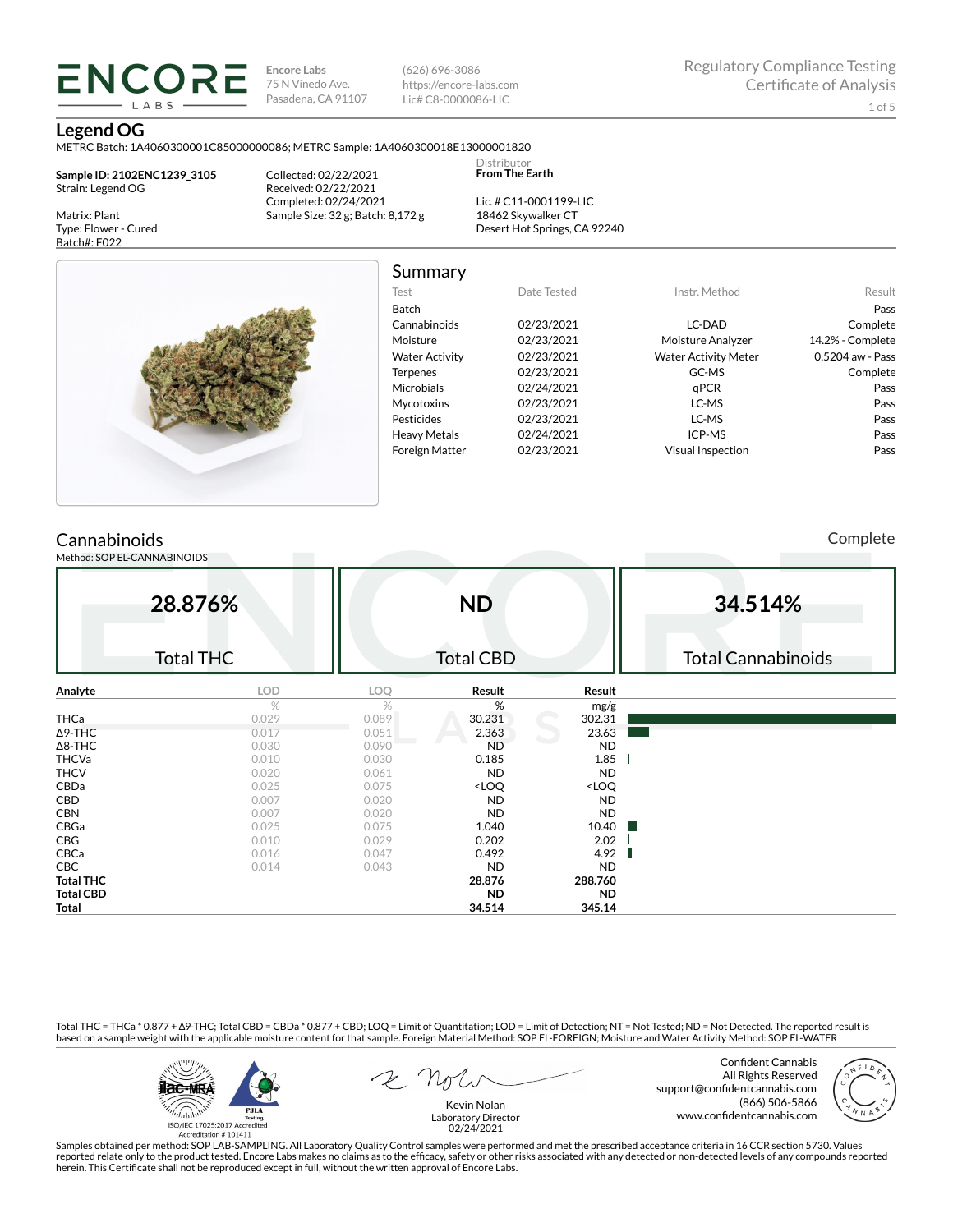(626) 696-3086 https://encore-labs.com Lic# C8-0000086-LIC

## **Legend OG**

**ENCORE** LABS

METRC Batch: 1A4060300001C85000000086; METRC Sample: 1A4060300018E13000001820

| Sample ID: 2102ENC1239 3105<br>Strain: Legend OG | Collected: 02/22/2021<br>Received: 02/22/2021<br>Completed: 02/24/2021 | Distributor<br><b>From The Earth</b><br>Lic. # C11-0001199-LIC |                              |               |  |
|--------------------------------------------------|------------------------------------------------------------------------|----------------------------------------------------------------|------------------------------|---------------|--|
| Matrix: Plant                                    | Sample Size: 32 g; Batch: 8,172 g                                      | 18462 Skywalker CT                                             |                              |               |  |
| Type: Flower - Cured                             |                                                                        |                                                                | Desert Hot Springs, CA 92240 |               |  |
| Batch#: F022                                     |                                                                        |                                                                |                              |               |  |
| <b>Terpenes</b>                                  |                                                                        |                                                                |                              |               |  |
| Method: SOP EL-TERPENES                          |                                                                        |                                                                |                              |               |  |
| Analyte                                          | <b>LOD</b>                                                             | LOO                                                            | <b>Result</b>                | <b>Result</b> |  |
|                                                  | $\%$                                                                   | $\%$                                                           | %                            | mg/g          |  |
|                                                  |                                                                        |                                                                |                              |               |  |

| $\beta$ -Myrcene    | 0.002 | 0.011 | 1.014                                                    | 10.14                        |  |
|---------------------|-------|-------|----------------------------------------------------------|------------------------------|--|
| β-Caryophyllene     | 0.003 | 0.011 | 0.772                                                    | 7.72                         |  |
| δ-Limonene          | 0.002 | 0.011 | 0.630                                                    | 6.30                         |  |
| $\alpha$ -Humulene  | 0.002 | 0.011 | 0.242                                                    | 2.42                         |  |
| Linalool            | 0.002 | 0.011 | 0.170                                                    | 1.70                         |  |
| α-Bisabolol         | 0.002 | 0.011 | 0.126                                                    | 1.26                         |  |
| $\beta$ -Pinene     | 0.001 | 0.011 | 0.116                                                    | 1.16                         |  |
| $\alpha$ -Pinene    | 0.001 | 0.011 | 0.059                                                    | 0.59                         |  |
| Camphene            | 0.001 | 0.011 | 0.018                                                    | 0.18                         |  |
| $\alpha$ -Terpinene | 0.002 | 0.011 | ND.                                                      | ND.                          |  |
| cis-Nerolidol       | 0.000 | 0.005 | ND.                                                      | ND                           |  |
| $\delta$ -3-Carene  | 0.001 | 0.011 | ND.                                                      | ND                           |  |
| Eucalyptol          | 0.002 | 0.011 | <b>ND</b>                                                | ND.                          |  |
| y-Terpinene         | 0.002 | 0.011 | <b>ND</b>                                                | ND.                          |  |
| Guaiol              | 0.002 | 0.011 | <b>ND</b>                                                | ND                           |  |
| Isopulegol          | 0.003 | 0.011 | <b>ND</b>                                                | <b>ND</b>                    |  |
| Ocimene             | 0.002 | 0.011 | <b>ND</b>                                                | ND.                          |  |
| Terpinolene         | 0.002 | 0.011 | <loq< th=""><th><loq< th=""><th></th></loq<></th></loq<> | <loq< th=""><th></th></loq<> |  |
| trans-Nerolidol     | 0.001 | 0.007 | ND.                                                      | ND                           |  |
| Total               |       |       | 3.147                                                    | 31.47                        |  |
|                     |       |       |                                                          |                              |  |

# Primary Aromas



Date Tested: 02/23/2021<br>LOQ = Limit of Quantitation; LOD = Limit of Detection; NT = Not Tested; ND = Not Detected. The reported result is based on a sample weight with the applicable moisture content for that sample.



2 Not

Confident Cannabis All Rights Reserved support@confidentcannabis.com (866) 506-5866 www.confidentcannabis.com



Kevin Nolan Laboratory Director 02/24/2021

Samples obtained per method: SOP LAB-SAMPLING. All Laboratory Quality Control samples were performed and met the prescribed acceptance criteria in 16 CCR section 5730. Values reported relate only to the product tested. Encore Labs makes no claims as to the efficacy, safety or other risks associated with any detected or non-detected levels of any compounds reported<br>herein. This Certificate shall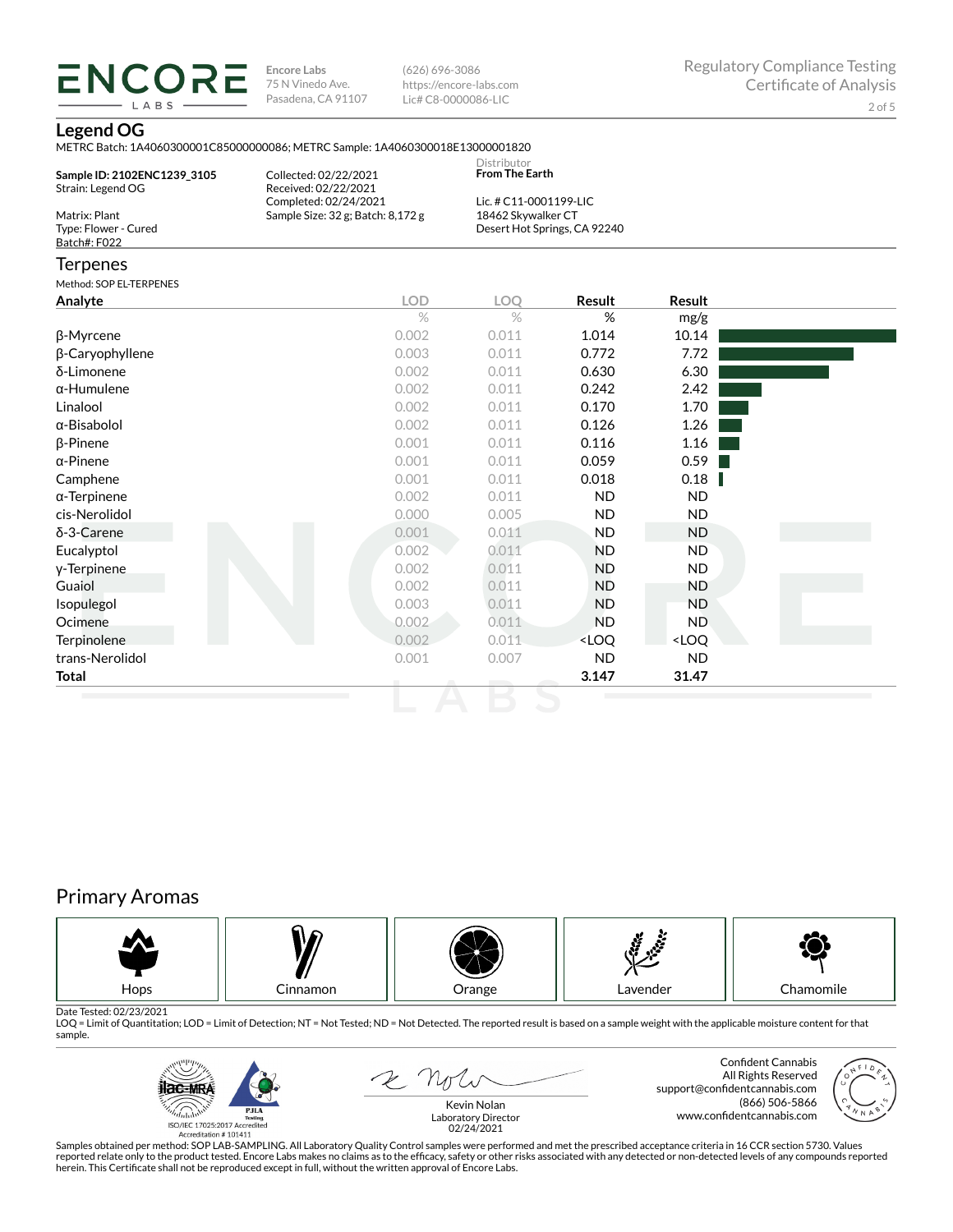(626) 696-3086 https://encore-labs.com Lic# C8-0000086-LIC

#### **Legend OG**

METRC Batch: 1A4060300001C85000000086; METRC Sample: 1A4060300018E13000001820

**Sample ID: 2102ENC1239\_3105** Strain: Legend OG Matrix: Plant

ENCOR LABS

> Collected: 02/22/2021 Received: 02/22/2021 Completed: 02/24/2021 Sample Size: 32 g; Batch: 8,172 g

Lic. # C11-0001199-LIC 18462 Skywalker CT Desert Hot Springs, CA 92240

Distributor **From The Earth**

## Pesticides

Type: Flower - Cured Batch#: F022

Method: SOP EL-PesticidesLCMS LC-MS

| Analyte             | <b>LOD</b> | <b>LOO</b> | Limit          | Result    | <b>Status</b> | Analyte                 | LOD       | LOO       | Limit          | Result    | <b>Status</b> |
|---------------------|------------|------------|----------------|-----------|---------------|-------------------------|-----------|-----------|----------------|-----------|---------------|
|                     | $\mu$ g/g  | $\mu$ g/g  | $\mu$ g/g      | µg/g      |               |                         | $\mu$ g/g | $\mu$ g/g | $\mu$ g/g      | $\mu$ g/g |               |
| Abamectin           | 0.005      | 0.02       | 0.1            | <b>ND</b> | Pass          | Fludioxonil             | 0.01      | 0.05      | 0.1            | <b>ND</b> | Pass          |
| Acephate            | 0.002      | 0.01       | 0.1            | <b>ND</b> | Pass          | Hexythiazox             | 0.005     | 0.02      | 0.1            | <b>ND</b> | Pass          |
| Acequinocyl         | 0.01       | 0.02       | 0.1            | <b>ND</b> | Pass          | Imazalil                | 0.05      | 0.1       | 0.05           | <b>ND</b> | Pass          |
| Acetamiprid         | 0.005      | 0.02       | 0.1            | <b>ND</b> | Pass          | Imidacloprid            | 0.005     | 0.02      | 5              | <b>ND</b> | Pass          |
| Aldicarb            | 0.05       | 0.1        | 0.05           | <b>ND</b> | Pass          | Kresoxim Methyl         | 0.005     | 0.02      | 0.1            | <b>ND</b> | Pass          |
| Azoxystrobin        | 0.005      | 0.02       | 0.1            | <b>ND</b> | Pass          | Malathion               | 0.02      | 0.05      | 0.5            | <b>ND</b> | Pass          |
| <b>Bifenazate</b>   | 0.005      | 0.01       | 0.1            | <b>ND</b> | Pass          | Metalaxyl               | 0.002     | 0.005     | $\overline{2}$ | <b>ND</b> | Pass          |
| <b>Bifenthrin</b>   | 0.005      | 0.01       | 3              | <b>ND</b> | Pass          | Methiocarb              | 0.05      | 0.1       | 0.05           | <b>ND</b> | Pass          |
| <b>Boscalid</b>     | 0.02       | 0.05       | 0.1            | <b>ND</b> | Pass          | Methomyl                | 0.01      | 0.02      | 1              | <b>ND</b> | Pass          |
| Captan              | 0.2        | 0.3        | 0.7            | <b>ND</b> | Pass          | Mevinphos               | 0.02      | 0.05      | 0.02           | <b>ND</b> | Pass          |
| Carbaryl            | 0.02       | 0.05       | 0.5            | <b>ND</b> | Pass          | Myclobutanil            | 0.005     | 0.01      | 0.1            | <b>ND</b> | Pass          |
| Carbofuran          | 0.05       | 0.1        | 0.05           | <b>ND</b> | Pass          | Naled                   | 0.01      | 0.02      | 0.1            | <b>ND</b> | Pass          |
| Chlorantraniliprole | 0.002      | 0.01       | 10             | <b>ND</b> | Pass          | Oxamvl                  | 0.005     | 0.01      | 0.5            | <b>ND</b> | Pass          |
| Chlordane           | 0.05       | 0.1        | 0.05           | <b>ND</b> | Pass          | Paclobutrazol           | 0.05      | 0.1       | 0.05           | <b>ND</b> | Pass          |
| Chlorfenapyr        | 0.05       | 0.1        | 0.05           | <b>ND</b> | Pass          | Parathion Methyl        | 0.02      | 0.05      | 0.02           | <b>ND</b> | Pass          |
| Chlorpyrifos        | 0.05       | 0.1        | 0.05           | <b>ND</b> | Pass          | Pentachloronitrobenzene | 0.02      | 0.05      | 0.1            | <b>ND</b> | Pass          |
| Clofentezine        | 0.01       | 0.02       | 0.1            | <b>ND</b> | Pass          | Permethrin              | 0.02      | 0.05      | 0.5            | <b>ND</b> | Pass          |
| Coumaphos           | 0.02       | 0.05       | 0.02           | <b>ND</b> | Pass          | Phosmet                 | 0.01      | 0.02      | 0.1            | <b>ND</b> | Pass          |
| Cyfluthrin          | 0.05       | 0.1        | $\overline{2}$ | <b>ND</b> | Pass          | Piperonyl Butoxide      | 0.002     | 0.01      | 3              | <b>ND</b> | Pass          |
| Cypermethrin        | 0.1        | 0.2        | $\mathbf 1$    | <b>ND</b> | Pass          | Prallethrin             | 0.005     | 0.02      | 0.1            | <b>ND</b> | Pass          |
| Daminozide          | 0.02       | 0.05       | 0.02           | <b>ND</b> | Pass          | Propiconazole           | 0.005     | 0.01      | 0.1            | <b>ND</b> | Pass          |
| Diazinon            | 0.002      | 0.01       | 0.1            | <b>ND</b> | Pass          | Propoxur                | 0.05      | 0.1       | 0.05           | <b>ND</b> | Pass          |
| <b>Dichlorvos</b>   | 0.02       | 0.05       | 0.02           | <b>ND</b> | Pass          | Pyrethrins              | 0.02      | 0.05      | 0.5            | <b>ND</b> | Pass          |
| Dimethoate          | 0.02       | 0.05       | 0.02           | <b>ND</b> | Pass          | Pyridaben               | 0.005     | 0.01      | 0.1            | <b>ND</b> | Pass          |
| Dimethomorph        | 0.005      | 0.02       | $\overline{2}$ | <b>ND</b> | Pass          | Spinetoram              | 0.005     | 0.01      | 0.1            | <b>ND</b> | Pass          |
| Ethoprophos         | 0.05       | 0.1        | 0.05           | ND.       | Pass          | Spinosad                | 0.005     | 0.01      | 0.1            | <b>ND</b> | Pass          |
| Etofenprox          | 0.05       | 0.1        | 0.05           | <b>ND</b> | Pass          | Spiromesifen            | 0.01      | 0.02      | 0.1            | <b>ND</b> | Pass          |
| Etoxazole           | 0.005      | 0.02       | 0.1            | <b>ND</b> | Pass          | Spirotetramat           | 0.005     | 0.01      | 0.1            | <b>ND</b> | Pass          |
| Fenhexamid          | 0.005      | 0.02       | 0.1            | <b>ND</b> | Pass          | Spiroxamine             | 0.05      | 0.1       | 0.05           | <b>ND</b> | Pass          |
| Fenoxycarb          | 0.05       | 0.1        | 0.05           | <b>ND</b> | Pass          | Tebuconazole            | 0.005     | 0.01      | 0.1            | <b>ND</b> | Pass          |
| Fenpyroximate       | 0.005      | 0.02       | 0.1            | <b>ND</b> | Pass          | Thiacloprid             | 0.02      | 0.05      | 0.02           | <b>ND</b> | Pass          |
| Fipronil            | 0.05       | 0.1        | 0.05           | <b>ND</b> | Pass          | Thiamethoxam            | 0.005     | 0.01      | 5              | <b>ND</b> | Pass          |
| Flonicamid          | 0.01       | 0.02       | 0.1            | <b>ND</b> | Pass          | Trifloxystrobin         | 0.005     | 0.01      | 0.1            | <b>ND</b> | Pass          |

LOQ = Limit of Quantitation; LOD = Limit of Detection; NT = Not Tested; ND = Not Detected.

**ilac-MRA PJLA**  $d_{\rm thbb}$ ISO/IEC 17025:2017 Ac Accreditation # 101411

Confident Cannabis All Rights Reserved support@confidentcannabis.com (866) 506-5866 www.confidentcannabis.com



Kevin Nolan Laboratory Director 02/24/2021

Samples obtained per method: SOP LAB-SAMPLING. All Laboratory Quality Control samples were performed and met the prescribed acceptance criteria in 16 CCR section 5730. Values reported relate only to the product tested. Encore Labs makes no claims as to the efficacy, safety or other risks associated with any detected or non-detected levels of any compounds reported<br>herein. This Certificate shall

Pass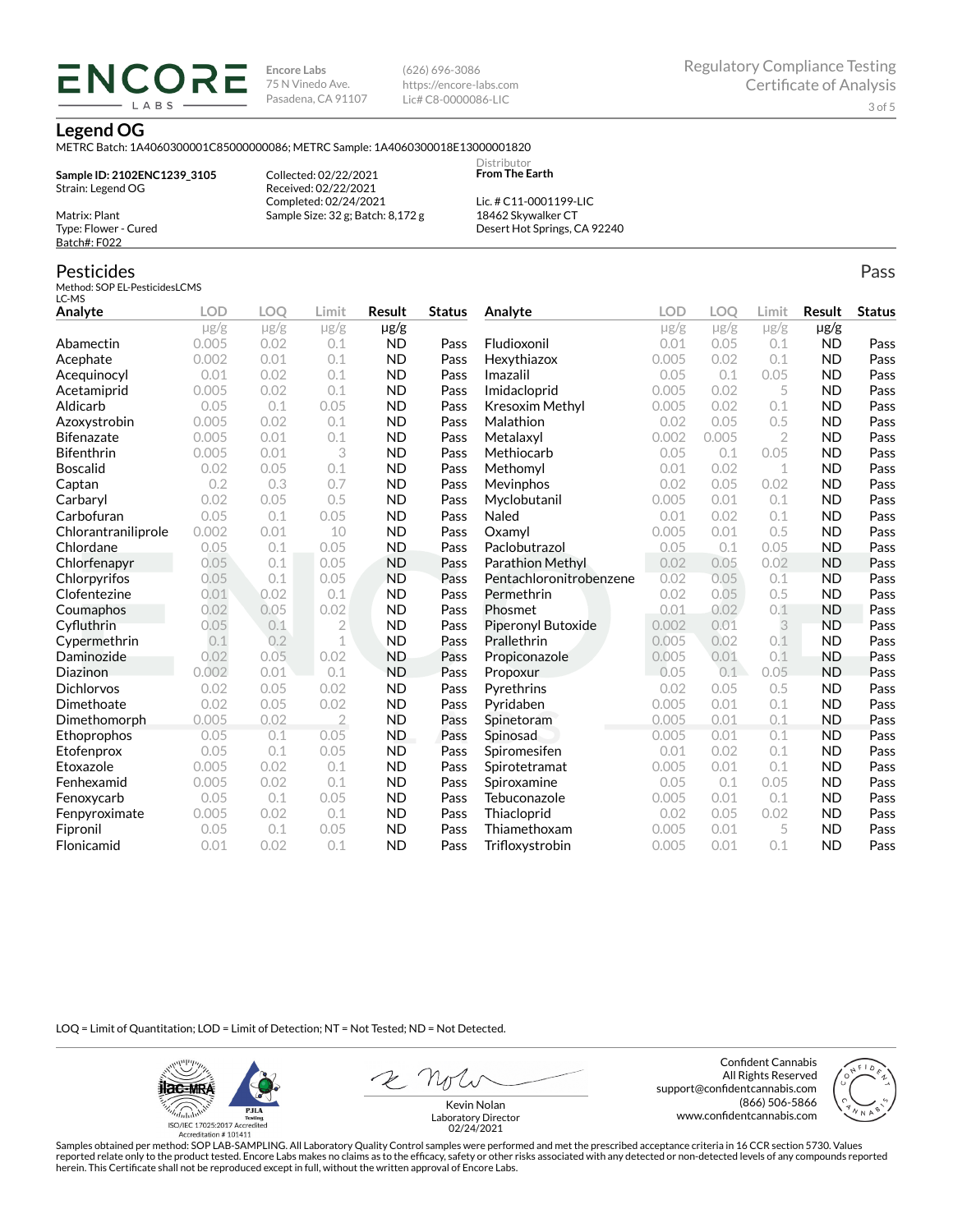(626) 696-3086 https://encore-labs.com Lic# C8-0000086-LIC

Pass

## **Legend OG**

**ENCORE** LABS

METRC Batch: 1A4060300001C85000000086; METRC Sample: 1A4060300018E13000001820

| <b>Mycotoxins</b>           |                                   |                                      |  |
|-----------------------------|-----------------------------------|--------------------------------------|--|
| Batch#: F022                |                                   |                                      |  |
| Type: Flower - Cured        |                                   | Desert Hot Springs, CA 92240         |  |
| Matrix: Plant               | Sample Size: 32 g; Batch: 8,172 g | 18462 Skywalker CT                   |  |
|                             | Completed: 02/24/2021             | Lic. # $C11-0001199-LLC$             |  |
| Strain: Legend OG           | Received: 02/22/2021              |                                      |  |
| Sample ID: 2102ENC1239 3105 | Collected: 02/22/2021             | Distributor<br><b>From The Earth</b> |  |

Mycotoxins Method: SOP EL-PesticidesLCMS LC-MS

| -- - --<br>Analyte      | <b>LOD</b> | LOC   | Limit         | Result    | <b>Status</b> |
|-------------------------|------------|-------|---------------|-----------|---------------|
|                         | µg/kg      | µg/kg | $\mu$ g/ $kg$ | µg/kg     |               |
| <b>B1</b>               |            |       |               | <b>ND</b> | Tested        |
| B <sub>2</sub>          |            |       |               | <b>ND</b> | Tested        |
| G1                      |            |       |               | <b>ND</b> | Tested        |
| G <sub>2</sub>          |            |       |               | <b>ND</b> | Tested        |
| Ochratoxin A            |            |       | 20            | <b>ND</b> | Pass          |
| <b>Total Aflatoxins</b> |            |       | 20            | <b>ND</b> | Pass          |



Date Tested: 02/23/2021 LOQ = Limit of Quantitation; LOD = Limit of Detection; NT = Not Tested; ND = Not Detected.



Confident Cannabis All Rights Reserved support@confidentcannabis.com (866) 506-5866 www.confidentcannabis.com



Kevin Nolan Laboratory Director 02/24/2021

Samples obtained per method: SOP LAB-SAMPLING. All Laboratory Quality Control samples were performed and met the prescribed acceptance criteria in 16 CCR section 5730. Values reported relate only to the product tested. Encore Labs makes no claims as to the efficacy, safety or other risks associated with any detected or non-detected levels of any compounds reported<br>herein. This Certificate shall